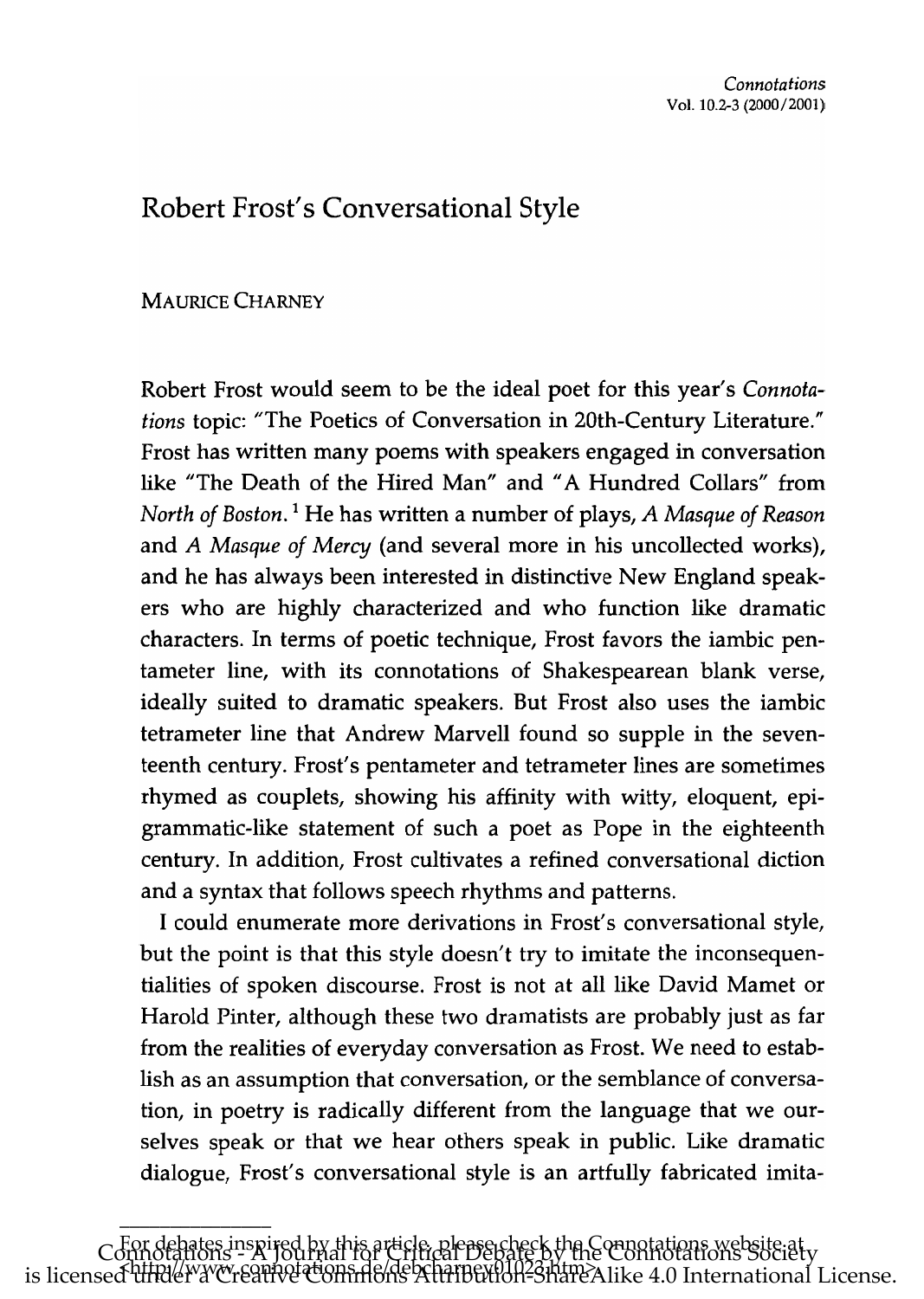tion of ordinary conversation. Frost may have had an especially acute ear for New England speech because he was born in San Francisco and spent his early years there.

I would like to begin my talk with a fairly early poem, "The Runaway" from *New Hampshire* (1923). I heard Robert Frost read this poem a number of times, so that my account is obviously influenced by this reading. Frost was notorious for making small revisions while he read, but I don't remember any significant variations for "The Runaway." The poem is written in blank verse and is about a young colt who has run away from its native stall and is acting in a very skittish manner. The horse is specifically a Morgan. Following Frost's own reading, the poem is highly onomatopoetic, with the sound of the words and the rhythm of the speech imitating the sense of the poem. For example, the last line, "Ought to be told to come and take him in," has ten monosyllables which mimic the sound of the frightened colt's hooves as he "mounts the wall again with whited eyes."

Onomatopoeia is an often discussed abstract ideal of poetry. Much, of course, depends on the reading to make the onomatopoeia effective. I always mistakenly thought that the final line was repeated twice, with the second time giving the sense of a quiet echo. Perhaps I heard Frost himself read it that way! It's a coincidence that the poem right next to "The Runaway" in *New Hampshire* is "Stopping by Woods on a Snowy Evening," which ends with the repetition of the final line, " And miles to go before I sleep."

Onomatopoeia as a poetic concept is problematical because sounds are language specific. In English the rooster cries "cock-a-doodle-do," whereas in French it is "cocorico," in German "kikeriki", in Spanish "quiquiriqui" (much like the German), but in Yiddish it is "kookerikoo." Clearly the rooster in the barnyard makes none of these sounds, and the stage direction in *Hamlet* for "one to crow" to indicate the rising sun is entirely different from the sounds recorded in dictionaries. For example, another onomatopoetic line in "The Runaway" is "He dipped his head / And snorted at us," which is mostly monosyllabic. The onomatopoetic effect probably comes from the verbs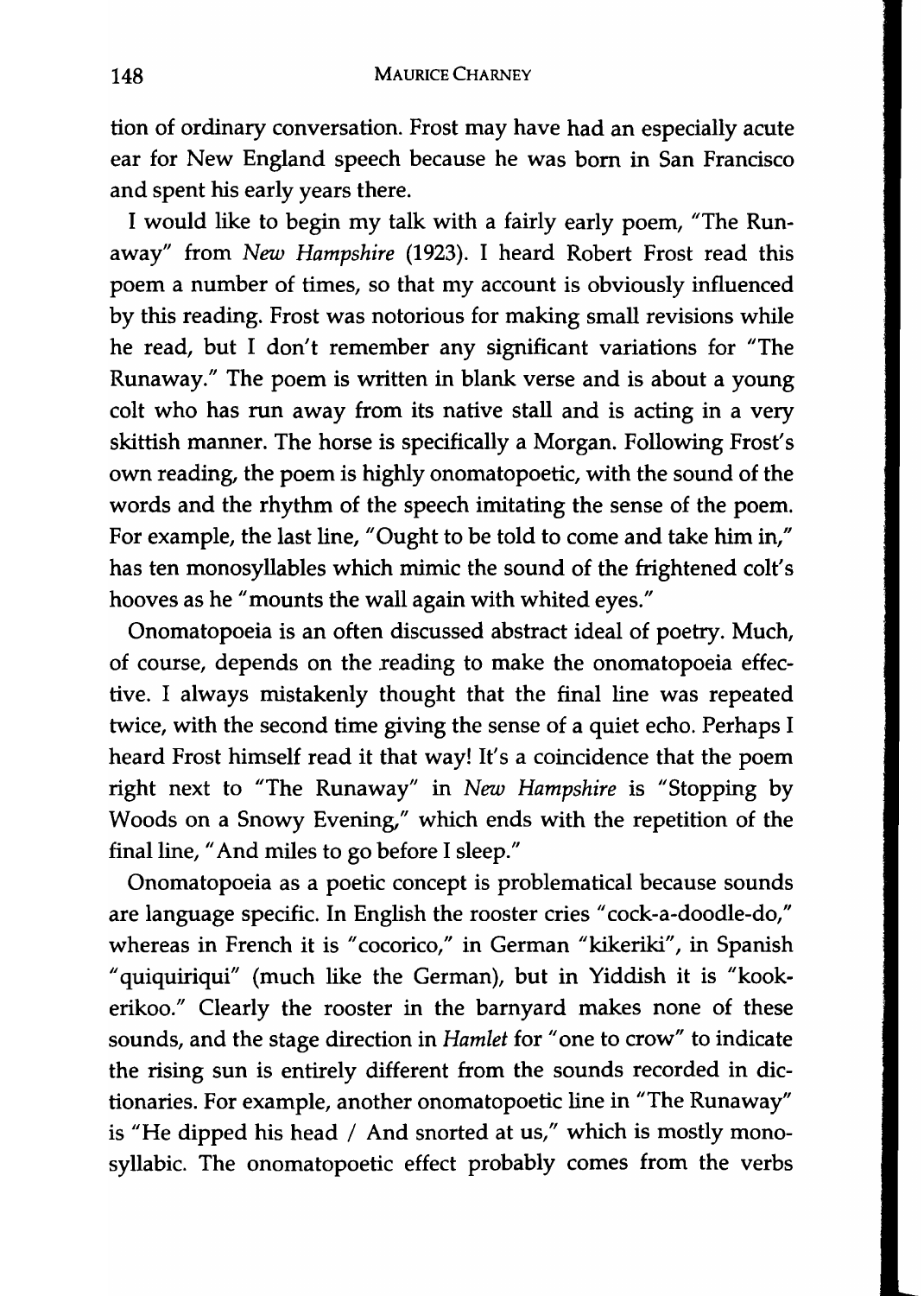"dipped" and "snorted," but I wouldn't want to press this argument too closely.

The poem identifies a "We" as the observers of the events in "The Runaway": "We stopped by a mountain pasture to say, 'Whose *colt?"'*  In the middle of the poem, however, "I" speaks six lines beginning *'"l*  think the little fellow's afraid of the *snow."'* The anapestic "Of the snow" gives a special emphasis to *the* snow rather than just snow, as if it is a big snowfall, what is called in the first line "the snow of the year." The conversational effect is helped by a consistent elision, as in "fellow's afraid," Isn't," "He's," "It's," "He'd," "didn't," and "can't." The speaker continues:

"He isn't winter-broken. It isn't play With the little fellow at all. He's running away. I doubt if even his mother could tell him, 'Sakes, It's only weather.' He'd think she didn't know! Where is his mother? He can't be out alone."

There are a number of metrical irregularities in these lines, as in "He isn't winter-broken. It isn't play / With the little fellow at all." After "winter-broken," the caesura emphasizes the non-iambic pattern, which is echoed by the stress-pattern of "With the little." In the representation of the colt's mother, Frost introduces a playful anthropomorphism. She speaks the only really colloquial word in the poem, "Sakes," which is a country form of "for God's sake," or "land sakes." But the mother personified is made to speak in an offhand, gnarled, and gnomic style: "Sakes, / It's only weather," as if the change in weather-the snowfall-can fully account for the colt's erratic behavior. Frost continues the personification in the colt's imagined response to his mother: "He'd think she didn't know!" This is the only specific exclamation in the poem, and it characterizes the colt as a headstrong, rebellious child chafing at parental control.

The 21-line poem concludes with "I" speaking the final three lines, which represent an aphoristic summing up: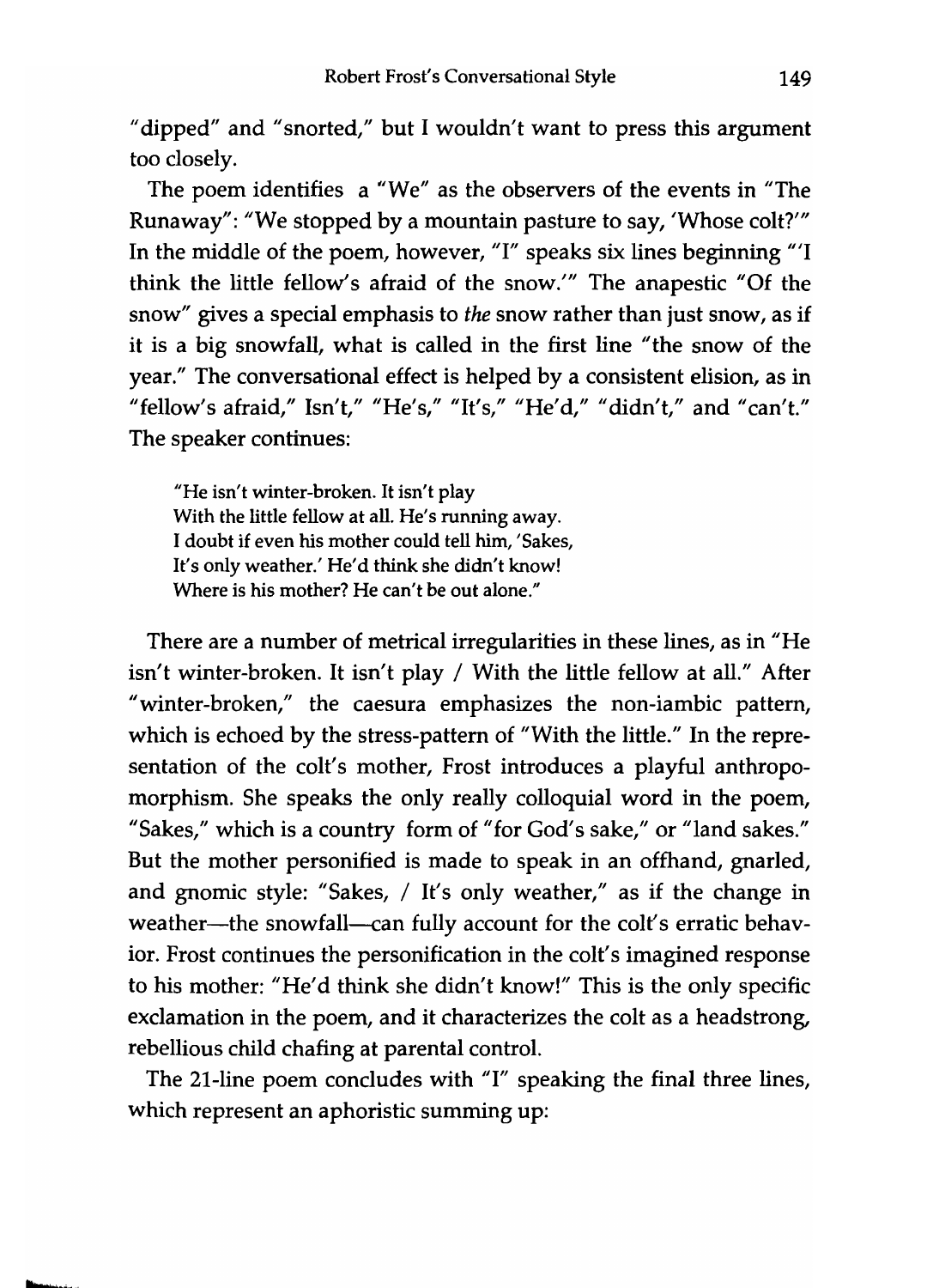"Whoever it is that leaves him out so late, When other creatures have gone to stall and bin, Ought to be told to come and take him in."

Of course, if the colt is running away, there is no "Whoever" to represent agency and purpose, but this is like many other Frost poems in implying that there is some sort of Fate or Nature that causes seemingly random events. It clearly indicates purpose in the universe because "Whoever" badly needs advice: "Ought to be told to come and take him in." Something needs to be set right in nature. The little Morgan colt has been left out in the snow "so late, / When other creatures have gone to stall and bin." Presumably these creatures are the domestic animals of the Peaceable Kingdom. Someone-"Whoever"-looks after them and "Ought to be told" how to right an obvious wrong.

Another aspect of the poem's conversationality is its ironic, mockheroic tone, something very familiar in Frost's poetry. The poet seems self-conscious about rendering ordinary happenings of rural life in epical terms. For example, "We heard the miniature thunder where he fled" is comic in its mingling of great and small. Thunder can hardly be miniature. The commotion of the runaway colt that immediately follows the six-line speech of "1" in the middle of the poem is made both grandiose and ludicrous by the use of unheroic details:

And now he comes again with clatter of stone, And mounts the wall again with whited eyes And all his tail that isn't hair up straight. He shudders his coat as if to throw off flies.

The colt's immature tail that isn't yet hair and the fly image in the last line to indicate the horse's twitching mark a pretension to epic behavior that belies the clatter of stone and the mounting of the wall with whited eyes. The tone of the poem deliberately miniaturizes its youthful protagonist, who is not yet capable of bringing off the grand gestures to which he pretends.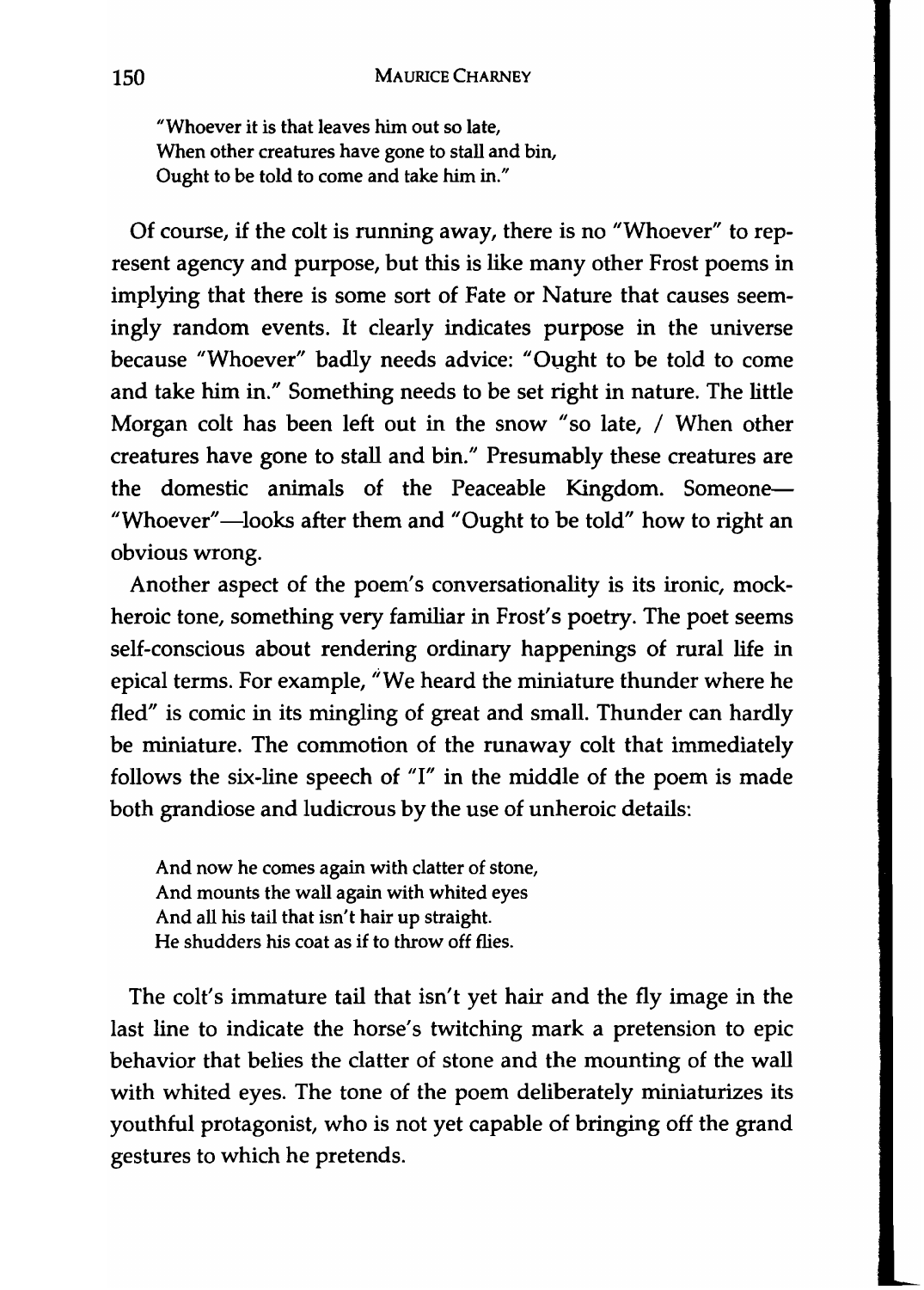"The Death of the Hired Man" from *North of Boston* (1914), but written much earlier, is one of Frost's best known poems, a dramatic, dialogue poem written in blank verse. It has a sharp emphasis on narrative as it tells its dramatic story about the return of Silas, the hired man, to the farm of Mary and Warren. Most of the conversation is between Mary and her husband Warren, with Mary represented as sympathetic and Warren as skeptical. The blank verse is supple and moves easily, and goes together with definite syntactical indications of conversation. These are mostly marked by dashes for abrupt breaks in the syntax. For example, Mary says to her husband:

"When I came up from Rowe's I found him here, Huddled against the barn-door fast asleep, A miserable sight, and frightening, too-You needn't smile-I didn't recognize him-I wasn't looking for him-and he's changed. Wait till you see."

The dashes follow Mary's train of thought-they are really isolated exclamations that indicate Mary's surprise and her lack of a definite purpose. We even have a specifically dramatic effect-"You needn't smile"-bringing Warren's reaction into Mary's discourse. "Rowe's" is obviously the name of a store in town otherwise unidentified. The pentameter beat is fairly regular with a few exceptions like "Huddled" in the second line. The conversational style shows strong emotions in the highly characterized speaker.

There are many other examples of broken syntax marked by dashes to give the effect of conversation. For example, Mary is talking again:

"Warren, I wish you could have heard the way He jumbled everything. I stopped to look Two or three times-he made me feel so queer-To see if he was talking in his sleep. He ran on Harold Wilson-you remember-The boy you had in haying four years since."

Mary interpolates her thoughts in parenthetic statements within her narrative account as in "he made me feel so queer" and "you remem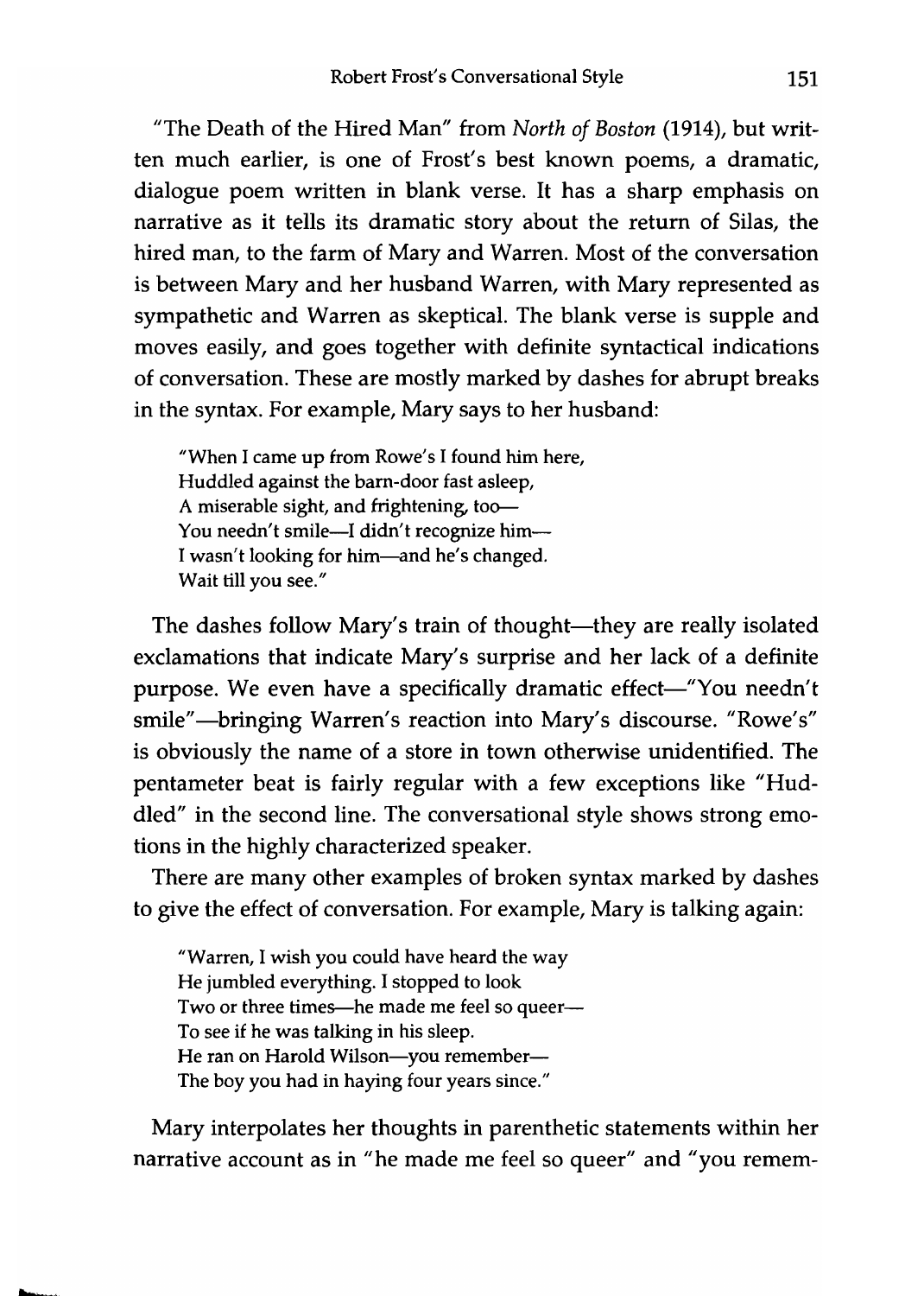ber." The breaks are essential to indicate the speaker's selfconsciousness and her awareness of the person to whom she is speaking. Again, some trochaic feet come at the beginnings of lines as in "Warren" in line 1 and "Two or three times" in line 3. Frost uses colloquial diction as in "jumbled" and "he made me feel so queer," and even more emphatically in "He ran on," meaning that Silas spoke extensively about "The boy you had in haying," "had in" meaning hired to do the haying. Mary says that she" stopped to look" to see if Silas was talking in his sleep when she means literally that she stopped to listen. Frost exercizes a continuous sense of displacement to jar us away from what we expect to hear onto a particularly dramatic and highly characterized narrative.

It is interesting how Silas is brought into the poem through indirect discourse about his relation to the college boy Harold, who has been hired in the summer to help with the haying. Silas is vividly represented in Mary's recollection:

"He asked me what I thought of Harold's saying He studied Latin like the violin Because he liked it-that an argument! He said he couldn't make the boy believe He could find water with a hazel prong-Which showed how much good school had ever done him. He wanted to go over that."

That's a very colloquial line: "Because he liked it-that an argument!" implying Silas' sense of superiority to a mere college boy saying foolish things. "That an argument" is short for "Is that an argument?" or "Is that a real and thoughtful argument?" How could someone possibly say he studies Latin like the violin? How silly! Silas boasts of his abilities as a dowser--- to find water with a crooked hazel branch, a divining rod, which is an intuitive skill superior to mere school learning. "Which showed how much good school had ever done him" is a long line slowed down by the contemptuous spondee of" good school."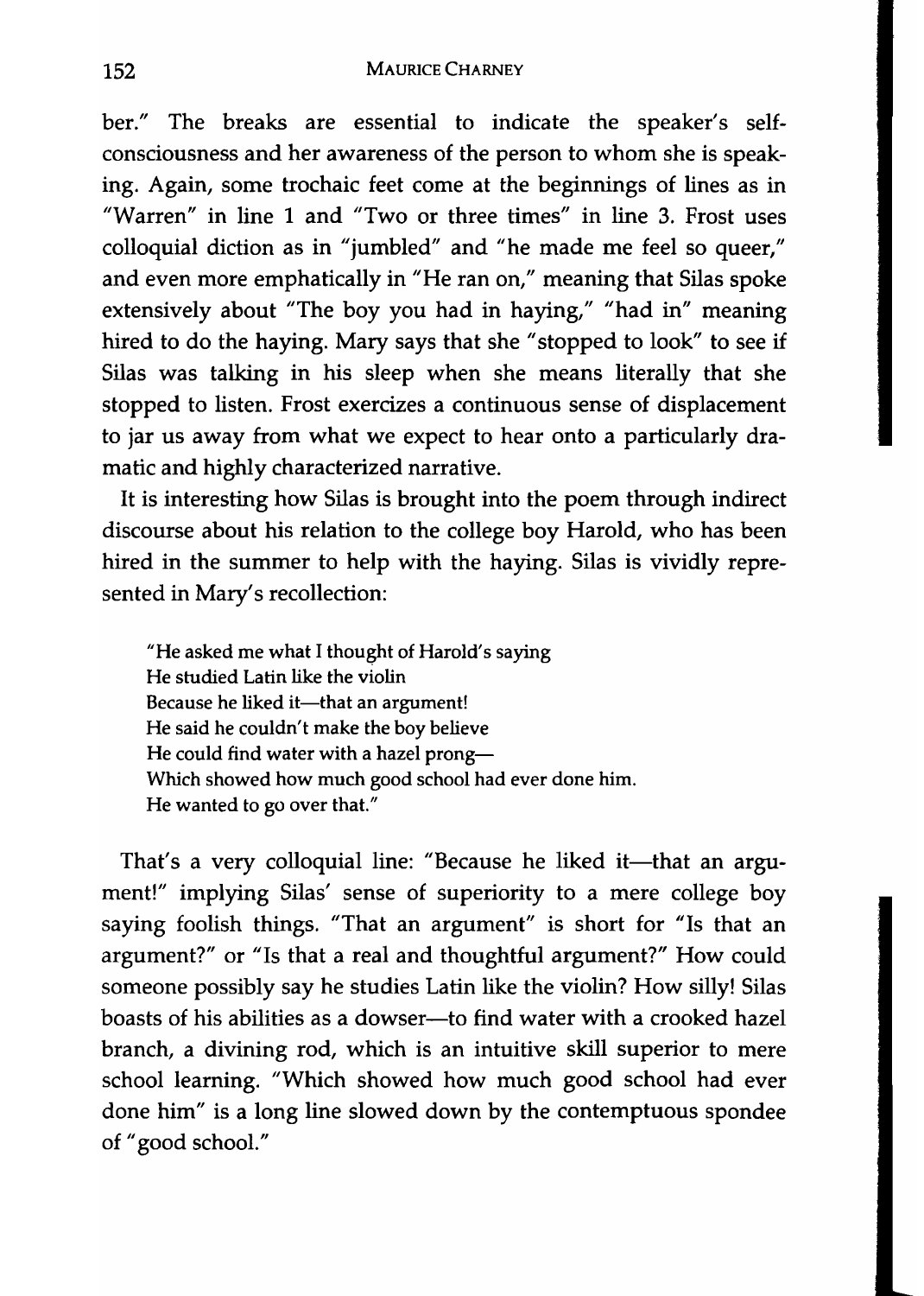5ilas is represented as an artist in loading the hay wagon, and this is Warren's only positive stanza in the poem:

"He bundles every forkful in its place, And tags and numbers it for future reference, So he can find and easily dislodge it In the unloading. Silas does that well. He takes it out in bunches like big birds' nests. You never see him standing on the hay He's trying to lift, straining to lift himself."

5ilas is a poet of hay-making. The alliterative fifth line, "bunches like big birds' nests," is very slow and emphatic with four continuous accents: "like big birds' nests." This is a rural metaphor of exaggeration, since the largest possible bird's nest is considerably smaller than a forkful of hay. Warren is characterized as a kind of gentleman farmer, like Frost himself, in the line "And tags and numbers it for future reference," as if 5ilas were a scholar assembling note cards for a research project.

Mary ends this segment about 5ilas's history on a doleful note:

"Poor Silas, so concerned for other folk, And nothing to look backward to with pride, And nothing to look forward to with hope, So now and never any different."

It is elegiac in tone, anticipating the tragic ending. The two lines, " And nothing to look backward to with pride, / And nothing to look forward to with hope," are a contrast turned into an exact parallel, capped by the emphatic final line: "50 now and never any different." The spondee "50 now" ends Mary's speech with a fateful, deterministic note-it can never be any different than it is now, there is no possibility of change.

The best known and most quoted lines of this poem are Warren's statement shortly after the lines we have just quoted: "Home is the place where, when you have to go there, / They have to take you in." This homely, aphoristic, monosyllabic enunciation of a moral truth is the climax of a discussion with his wife. Mary begins the topic: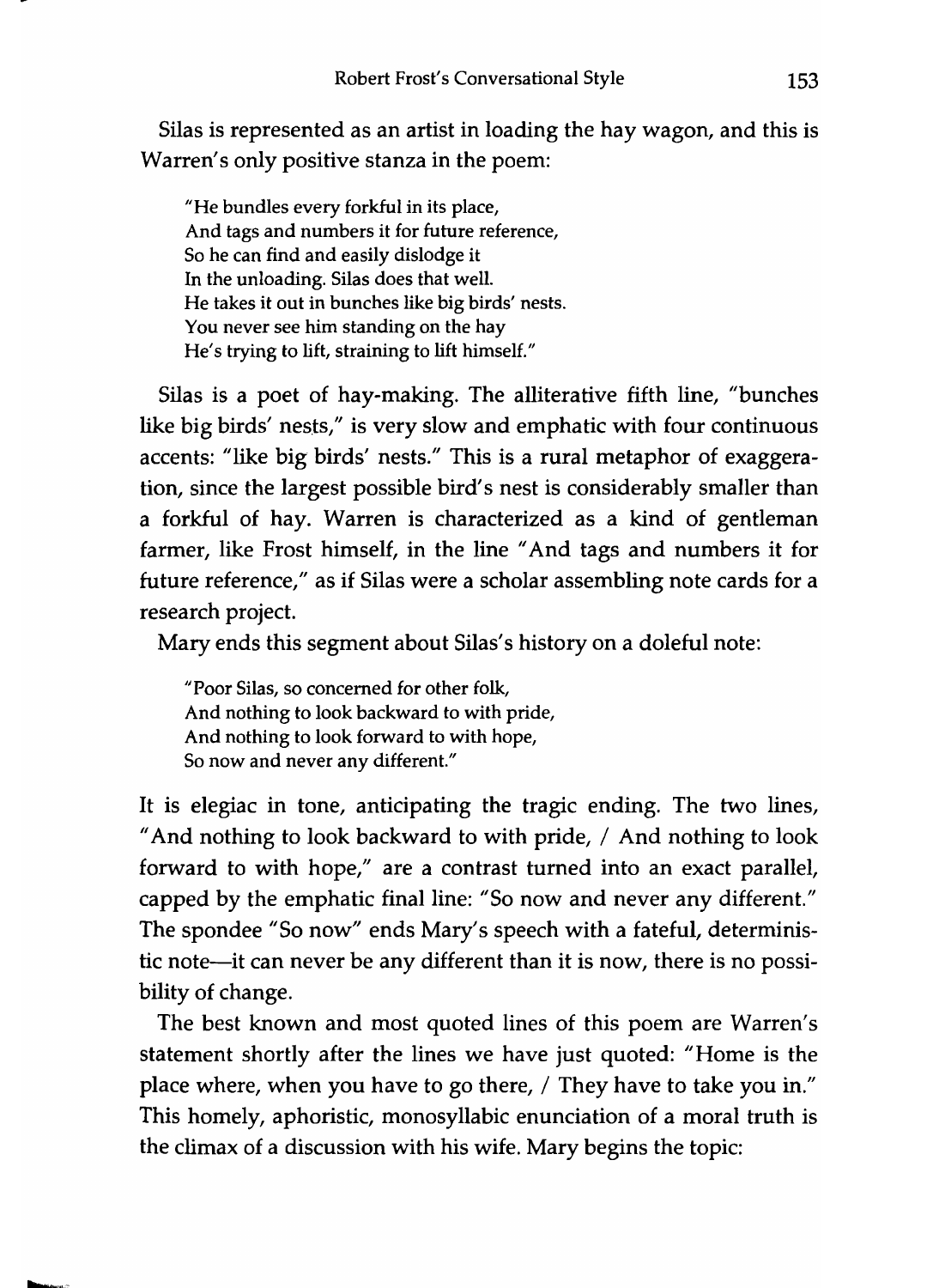"Warren," she said, "he has come home to die. You needn't be afraid he'll leave you this time."

To which Warren replies: '''Home,' he mocked gently." Warren has strong reservations about Silas, which Mary tries to answer:

"Yes, what else but home? It all depends on what you mean by home. Of course, he's nothing to us, any more Than was the hound that came a stranger to us Out of the woods, worn out upon the trail."

The image of the stray hound is strikingly grotesque, considering Mary's compassion for Silas, but she is trying to establish the rock bottom of moral responsibility. In answer to her husband's "Home is the place where, when you have to go there, / They have to take you in," Mary makes a final proviso, "I should have called it / Something you somehow haven't to deserve." This whole exchange illustrates Frost's conversational style at its best. It is homely, imitating the banalities of actual speech, as in "Something you somehow," but it also develops a dramatic context of growing fatality that anticipates the end of the poem. It envelops the reader in its moral purpose, which is essentially a definition of what "home" is. Warren's "They have to take you in" is developed by Mary's disclaimer, that home "is / Something you somehow haven't to deserve." This counters Warren's basic argument in the poem that the dying Silas is unworthy of being taken in. The moral seriousness of the poem is emphasized by the plain and earnest conversation between husband and wife.

Another element in the poem is the lush romanticism about moonlight that influences what Mary says. This occurs as a prelude to the debate about the meaning of "home" we have just quoted:

Part of a moon was falling down the west, Dragging the whole sky with it to the hills. Its light poured softly in her lap. She saw it As spread her apron to it. She put out her hand Among the harp-like morning-glory strings, Taut with the dew from garden bed to eaves,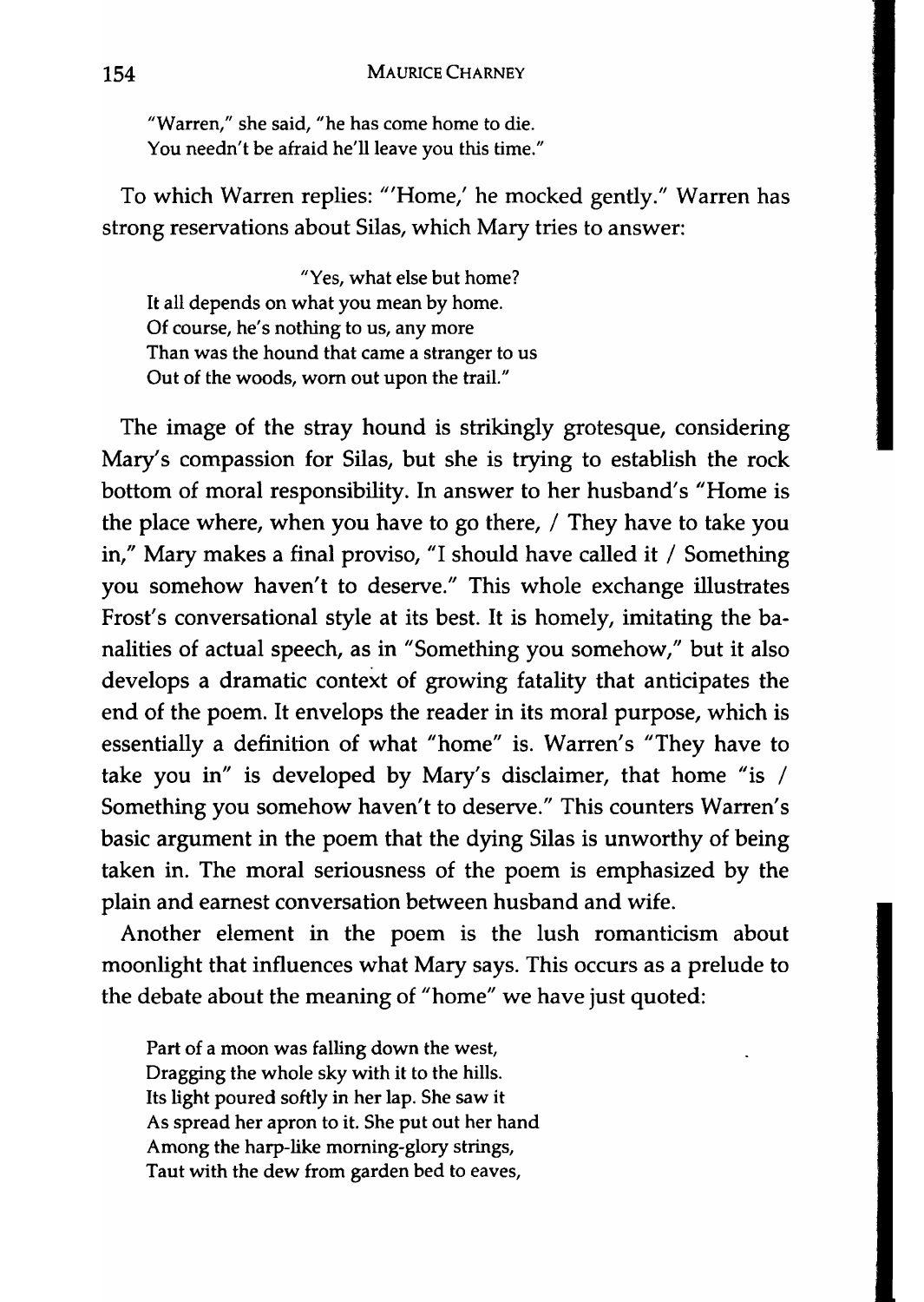And if she played unheard some tenderness That wrought on him beside her in the night.

The moonlight is part of the emotional climate of Mary's argument, as are the morning-glory flowers and vines that hang like a harp's strings. Again, the striking metaphor is an effective evocation of a tenderness-tender is the night-that Mary wants to call up in the husband who sits beside her in the darkness. Mary is represented as a musician in the moonlight, playing the "harp-like morning-glory strings." This segment is an emotional interlude before their climactic conversation about the meaning of home.

There is a final echo of this passage at the very end of the poem, when Mary sends Warren to see Silas:

"I'll sit and see if that small sailing cloud Will hit or miss the moon." It hit the moon. Then there were three there, making a dim row, The moon, the little silver cloud, and she.

There is surprising assonance and consonance in that row of five monosyllables: "Then there were three there"-a daring effect in the conversational style, almost a tongue twister. The final image is painterly and static: the dim row of the moon, the little silver cloud, and Mary. The news of Silas's death follows right afterward.

I'd like to look now at a very different kind of poem, a late poem called "Directive," from *Steeple Bush* (1947). It is full of imperative directions to the reader: "Make yourself up a cheering song," "pull in your ladder road," "make yourself at home," "Weep for what little things could make them glad," and the climactic last line: "Drink and be whole again beyond confusion." The poem is a directive from the poet to the reader about what he needs to do to achieve personal salvation, to "be whole again beyond confusion." "Confusion" has strong Shakespearean and Miltonic connotations of total chaos. We remember that in "The Figure a Poem Makes," that prefaces Frost's *Collected Poems,* he speaks of a poem as "a clarification of life," "a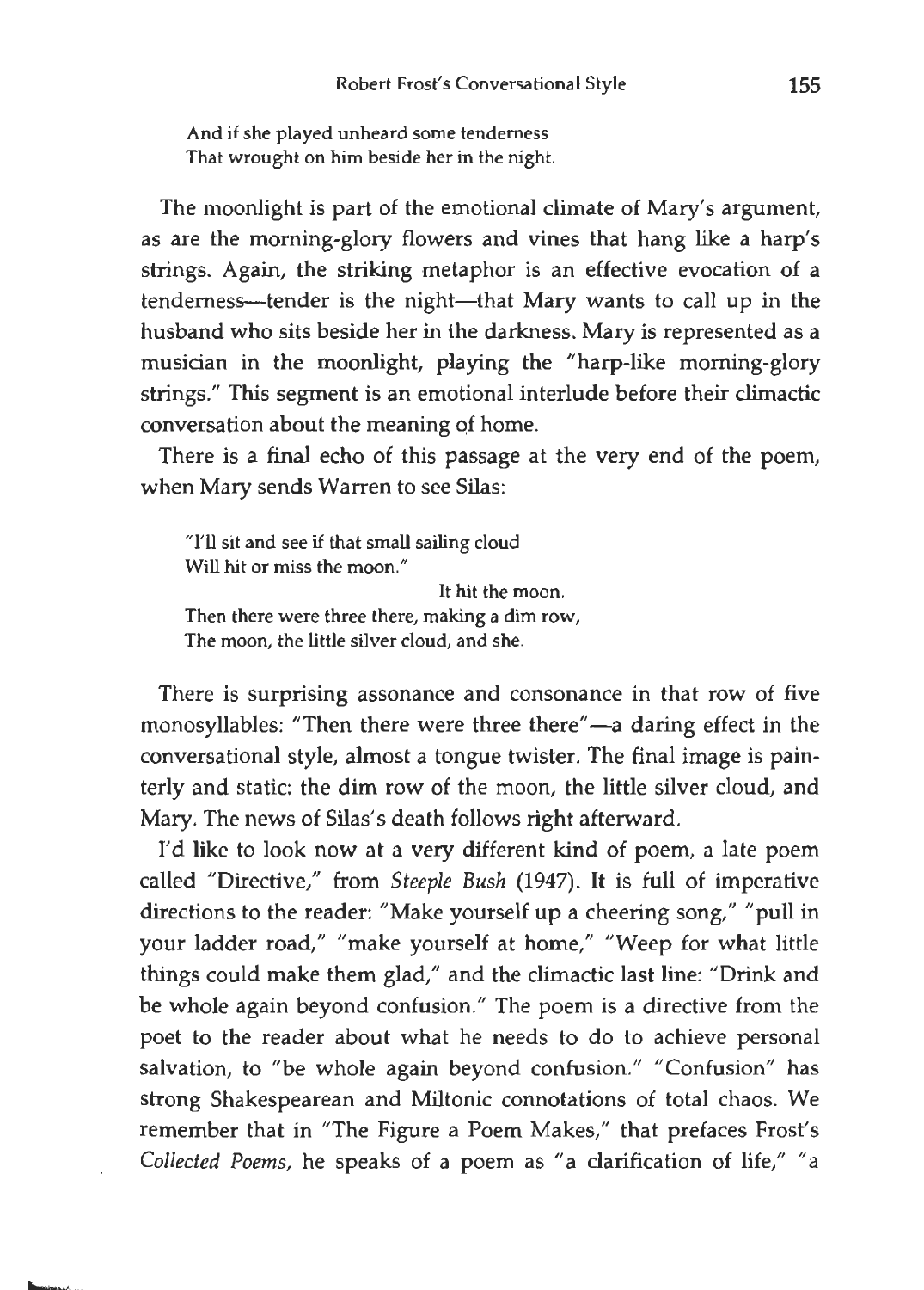momentary stay against confusion." It is clear from this context that the clarification a poem exerts works temporarily against confusion. That's why even though a poem begins in impulsive delight it "ends in wisdom."

"Directive" is a witty poem with a characteristically detached, amused, and ironic narrator, who involves the reader in his mythic, fairy-tale-like directions. It is written in Frost's favorite meter, iambic pentameter blank verse, which is relaxed and conversational. It is a memory poem about an abandoned house, an abandoned farm, an abandoned town (or two towns), and, more importantly, an abandoned children's playhouse.

The poem has striking images of daily life. The mood of "loss / Of detail" is "Like graveyard marble sculpture in the weather." In other words, the sharp detail of the present has been gently effaced like the lettering and carvings on marble tombstones. This establishes an elegiac tone. The past is recreated as if it were an archaeological fiction. The road has "Great monolithic knees"-presumably large boulders—as if it should have been a stone quarry, or set in a stone quarry. The narrator represents himself as an untrustworthy guide, "Who only has at heart your getting lost," an amusing, self-referential detail. The glacier is personified as a sculptor:

The ledges show lines ruled southeast northwest, The chisel work of an enormous Glacier That braced his feet against the Arctic Pole.

The poem proceeds by homely images that figure in the poet's directive to the reader, who is drawn into a lost world of at least twenty years ago, with sharply indicated details of the country scene, like "pecker-fretted apple trees," or old apple trees whose bark is filled with symmetrical woodpecker holes. The reader is paradoxically given directions for a time when "you're lost enough to find yourself":

pull in your ladder road behind you And put a sign up CLOSED to all but me. Then make yourself at home.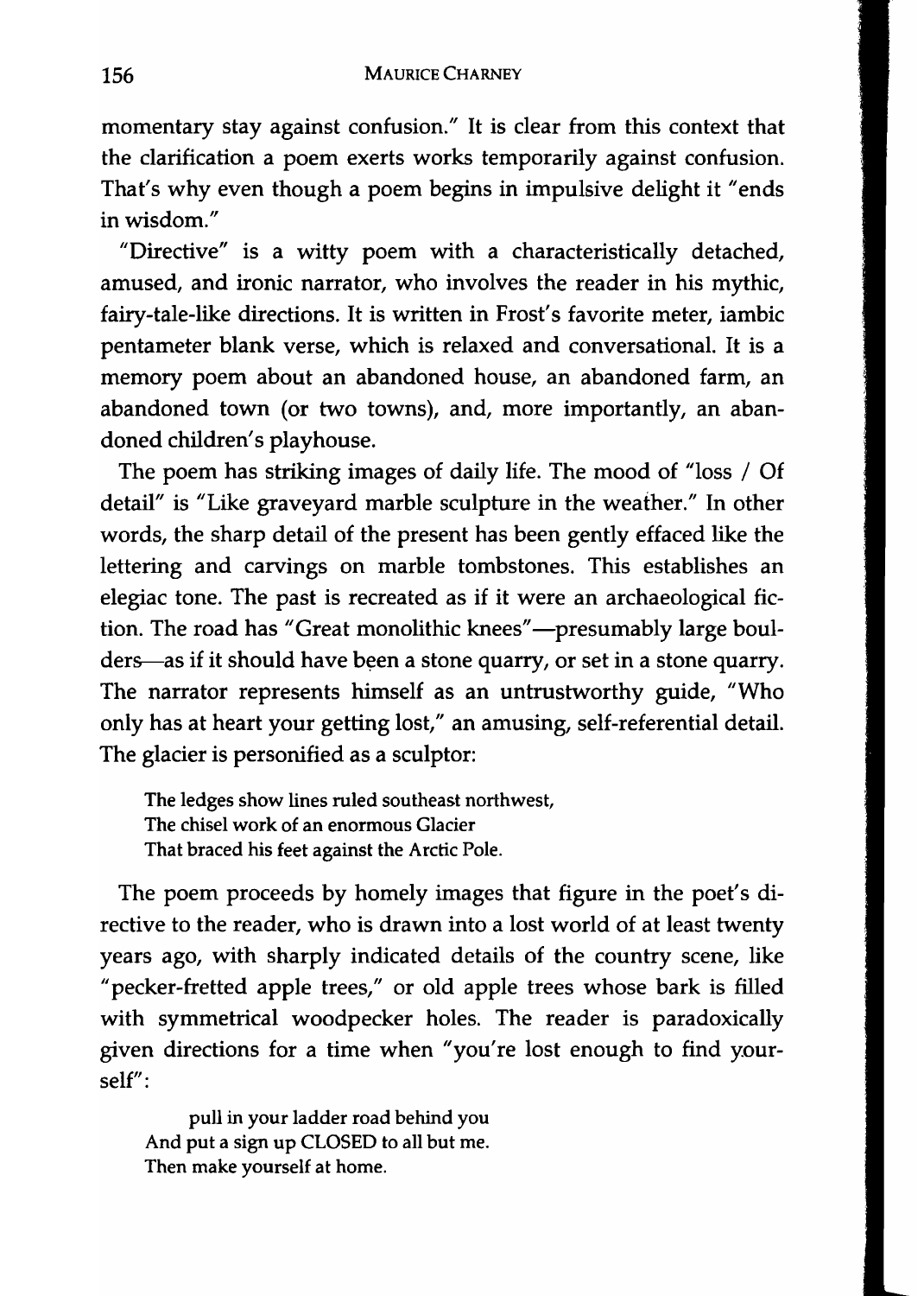"CLOSED" is a road sign, but it is a toy road, a ladder road, that can be pulled up as in a child's game. The poem is pressing on to its seemingly mystic, or religious, or mythical conclusion.

The real scene is juxtaposed against the memory scene, and the reader is enjoined to weep

for the house that is no more a house, But only a belilaced cellar hole, Now slowly closing like a dent in dough.

Frost pursues comfortable domestic images like the imperceptibly closing hole in bread dough that has been kneaded by hand. And the cellar hole of the house that has disappeared is festively bedecked---it is "belilaced," a Frost coinage. The poem is an elegy for time past, but also a triumphant elegy leading to a resurrective conclusion.

The final powerful image is of the mystical cup, a goblet the poet has stolen from the children's playhouse:

I have kept hidden in the instep arch Of an old cedar at the waterside A broken drinking goblet like the Grail Under a spell so the wrong ones can't find it, So can't get saved, as Saint Mark says they mustn't.

The old cedar tree is personified as having an instep arch in its imaginary shoes. The tone is amused and childlike, but the poet invokes the Holy Grail of Arthurian legend as represented by the broken drinking goblet, a child's plaything from long ago. It is under a magical spell under the protection of Saint Mark. The rhythm of the poem seems to rush on in a wave of colloquial alliteration of "s's":

Under a spell so the wrong ones can't find it, So can't get saved, as Saint Mark says they mustn't.

"So can't get saved" is like a child's sweeping assertion. The concluding lines are strong and apocalyptic:

Here are your waters and your watering place. Drink and be whole again beyond confusion.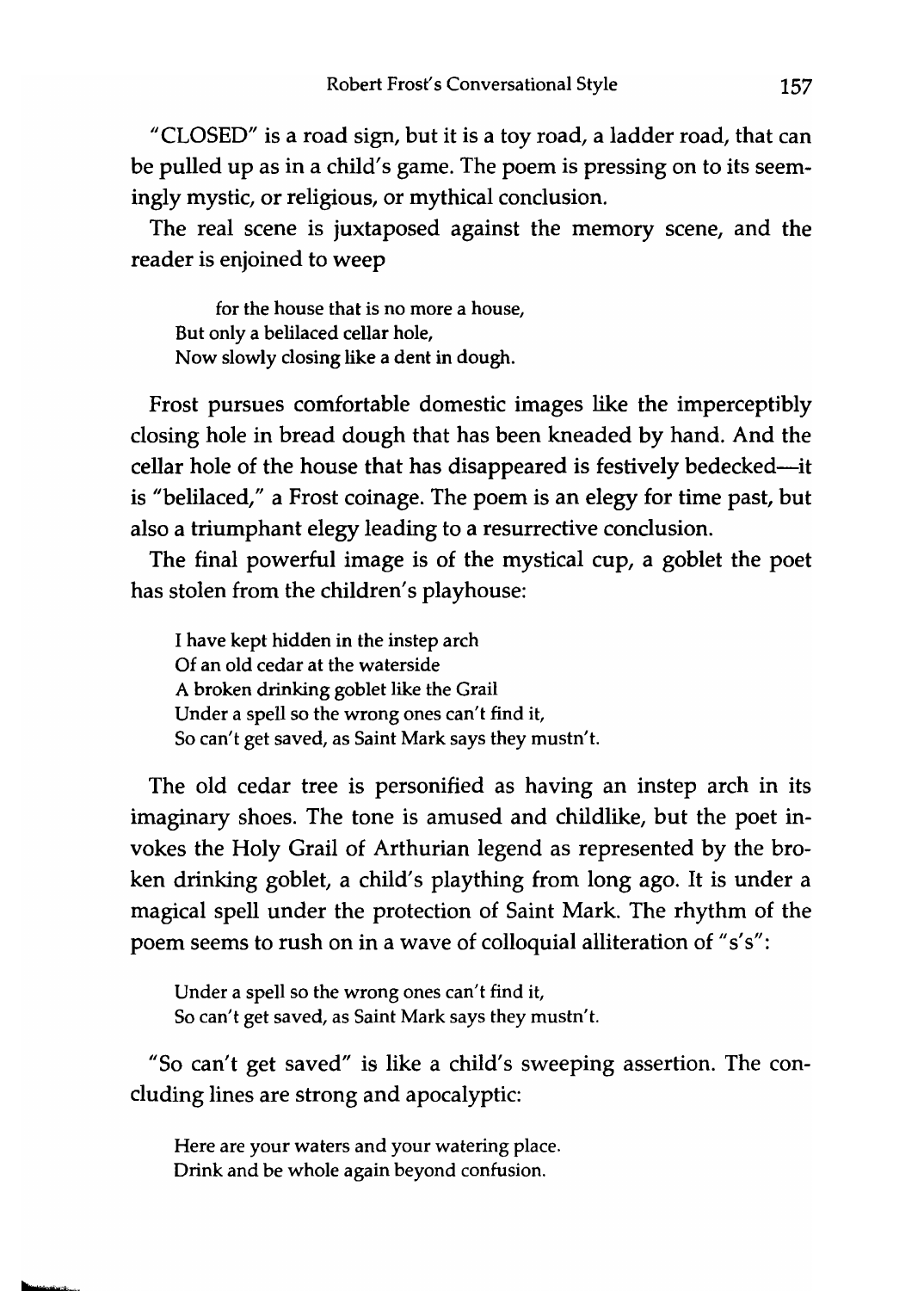The Poet speaks in prophetic tones, but that's not how the poem began.

What tentative conclusions can we draw about Frost's conversational style? We started with the assumption that the feeling of conversation in poetry is an artful effect contrived by the poet to promote an illusion of ease, naturalness, and fluidity. The homely, colloquial touches, therefore, are more a product of poetic construction rather than what Wordsworth, in the Preface to *Lyrical Ballads,* called "the spontaneous overflow of powerful feelings." But this is an unsatisfactory dichotomy because the poet's art, when successful, creates the convincing impression of the spontaneous overflow of powerful feelings. It is the old paradox of Art improving on Nature, which, when well done, is more natural than raw Nature itself.

We may note, first, that Frost moves very freely in the iambic pentameter of blank verse (and sometimes in tetrameter). All three of the poems we have discussed are in iambic pentameter. As Shakespeare demonstrated, the blank verse line is a natural expression of speech rhythms in English, which .itself tends toward iambic feet. But Frost, like most poets who use blank verse, has many substitutions for the iambic foot, patterns of alternating stress. He sometimes breaks the speech rhythm abruptly with parenthetical exclamations represented by dashes in the punctuation. Second, the diction seems simple and monosyllabic, unadorned and pure in the sense of the avoidance of rhetorical flourishes. Frost generally uses learned, polysyllabic words only for comic effect. The diction passes for New England speech, yet some of Frost's attempts to imitate a rural, farmer's talk seem arch and self-conscious, like the colt's mother in "The Runaway" saying, "Sakes, / It's only weather."

Third, Frost's figurative language tends to be drawn from nature, with similes and metaphors of a homely and domestic quality. Thjs is, of course, the greatest illusion of all because the images are so artfully applied to the subject of the poem. Is Frost a keen observer of the flora and fauna and the natural features of the New England landscape? He certainly makes every effort to give this impression, but we should